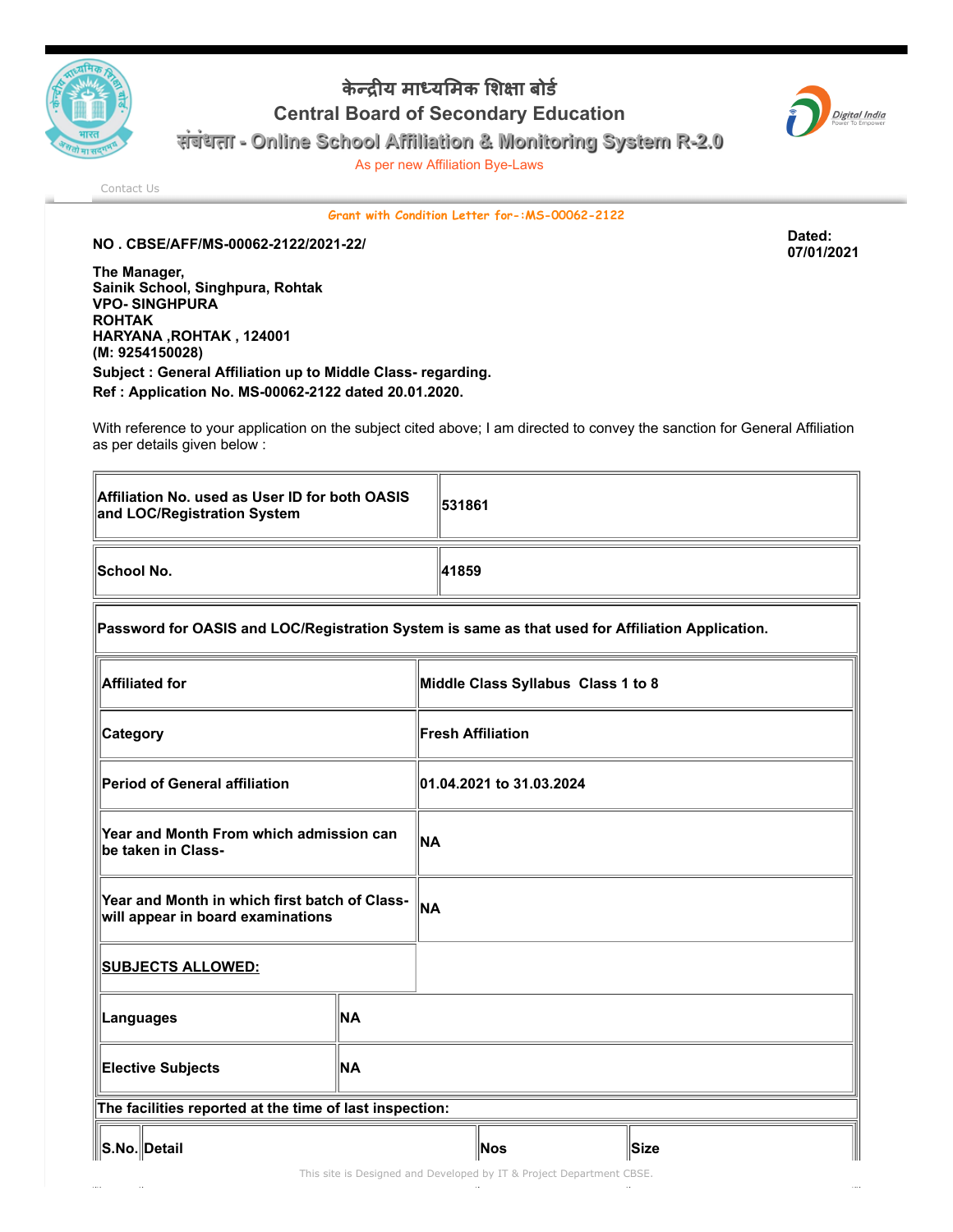| ⊪1 | Area of school campus              |                                   | 10977 (Square Meter)    |
|----|------------------------------------|-----------------------------------|-------------------------|
| 2  | Built up area                      |                                   | 2292.592 (Square Meter) |
| 3  | Area of play ground                |                                   | 8684.408 (Square Meter) |
| 4  | <b>Composite Science Lab</b>       |                                   | 628.32 (Square Feet)    |
| 5  | <b>Mathematics Lab</b>             |                                   | 520 (Square Feet)       |
| 6  | Computer Lab                       |                                   | 628.32 (Square Feet)    |
| 17 | <b>Biology Lab</b>                 |                                   | -- (Square Feet)        |
| 8  | <b>Chemistry Lab</b>               |                                   | -- (Square Feet)        |
| 9  | <b>Physics Lab</b>                 |                                   | -- (Square Feet)        |
| 10 | Library rooms                      |                                   | 1202 (Square Feet)      |
| 11 | <b>Occupied Class Rooms</b>        | 12                                | 520 (Square Feet)       |
| 12 | <b>Vacant Class Rooms</b>          | 15                                | 520 (Square Feet)       |
| 13 | Name of society running the school | RKD Educational & welfare society |                         |

The above sanction is subject to fulfillment of following conditions:-

1. The school will follow the syllabus on the basis of curriculum prescribed by NCERT/CBSE for the Middle Classes. The school will follow syllabus and courses as per scheme of studies prescribed by the Board for Secondary/Sr. Secondary School Examination and changes made therein from time to time.

- 2. The school should go through the provision of Affiliation and Examination Bye Laws and keep a copy there of for reference purpose and also advised to visit CBSE websites / , http://cbseacademic.nic.in/ & http://cbse.nic.in/ for updates. The School is expected to see all circulars on these CBSE websites at least once every week.
- 3. The school shall submit their information through Online Affiliated School Information System (OASIS) as per details given in circular no. affiliation-06/2018 dated 24.04.2018. Link for OASIS is available on Board's website: www.cbse.nic.in. Please see point number 46 for OASIS credentials.
- 4. The school will follow the RTE Act, 2009 and instructions issued thereon by the CBSE/Respective State /UT Govt. from time to time.
- 5. The school will enroll students proportionate to the facilities available in the school as prescribed in the Affiliation Bye-Laws of the Board which shall not in general exceed the optimum number as under :-

| ∥Campus<br>⊪area                                                                                                                                                                                                                                                                                                             |      |                   | Enrolment No. of Sections (pre-primary to No. of Sections at Sr. Secondary (XI)<br> &XII) |  |  |
|------------------------------------------------------------------------------------------------------------------------------------------------------------------------------------------------------------------------------------------------------------------------------------------------------------------------------|------|-------------------|-------------------------------------------------------------------------------------------|--|--|
| a)∥1.0 acre                                                                                                                                                                                                                                                                                                                  | 1250 | ∥02 in each class | $\parallel$ 04 each in class XI and XII                                                   |  |  |
| b) $\vert$ 1.5 acre                                                                                                                                                                                                                                                                                                          | 1875 | ∥03 in each class | ll04 each in class Ⅺ and Ⅺ l                                                              |  |  |
| c) $\ 2.0\>\text{acre}$                                                                                                                                                                                                                                                                                                      | 2500 | ∥04 in each class | $\parallel$ 04 each in class XI and XII                                                   |  |  |
| School running on bigger campus of more than 02 acres, the number of students shall be restricted as per<br>$\mathsf{d}\mathsf{d}\mathsf{d}$ and $\mathsf{f}\mathsf{c}\mathsf{d}\mathsf{d}\mathsf{d}$ is the school which shall be prepartioned to the entimum number mentioned of (e). (b) $\mathsf{d}\mathsf{d}\mathsf{d}$ |      |                   |                                                                                           |  |  |

d) the actual facilities in the school which shall be proportionate to the optimum number mentioned at (a), (b) and (c) above.

- 6. The school will provide well equipped Laboratories, Library and other facilities as per norms of the Board. The relevant books as per the academic level of students shall be made available in the library.
- $\|$ 7. The School should have at least one adequately equipped computer lab with a minimum of 10 computers and  $\|$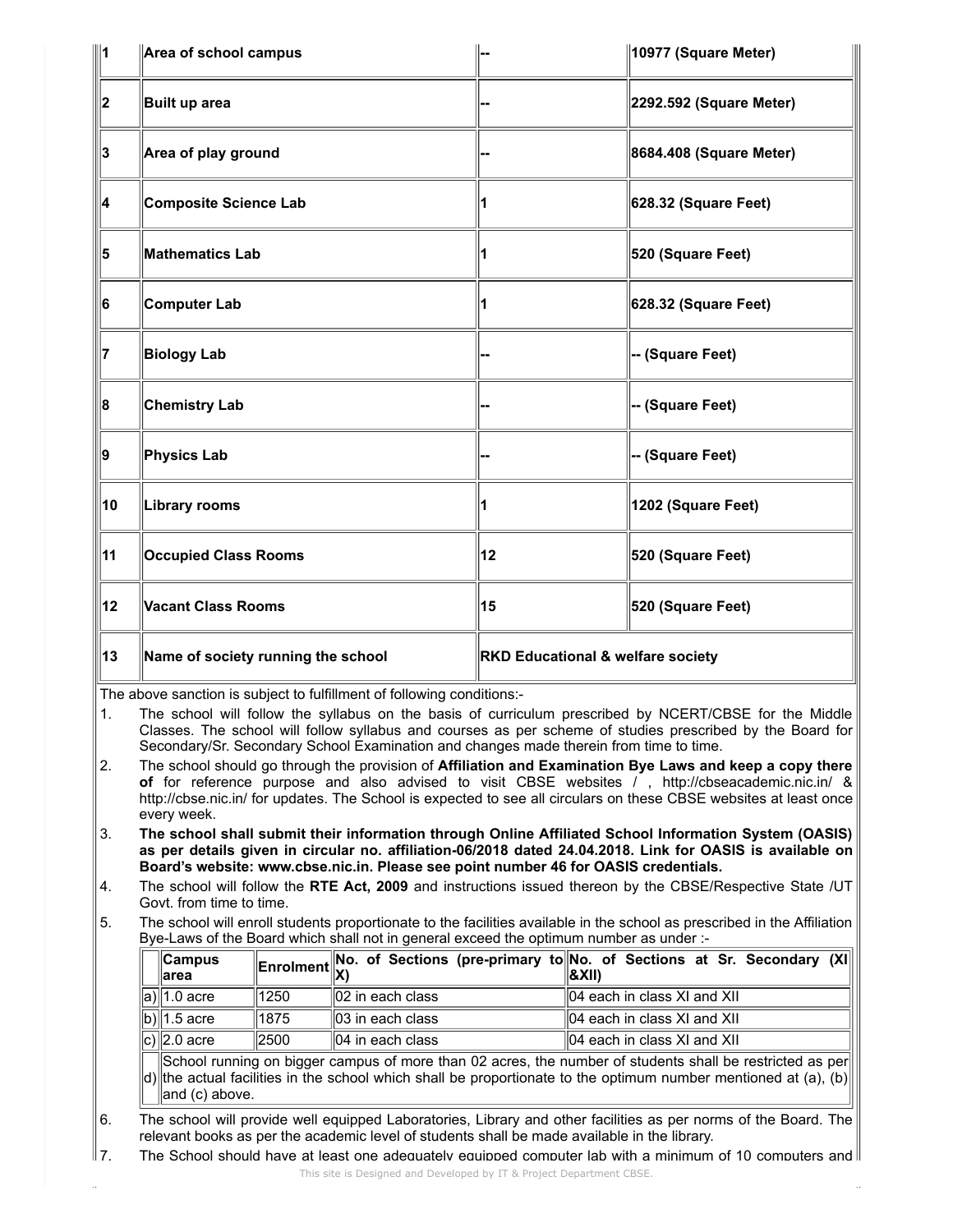connectivity with the feature of 'internet always on' from any service provider to be ensured.

- 8. The schools affiliated and running upto Senior Secondary Level will provide suitable facilities including the equipment in laboratories/workshops and games for classes XI and XII as per requirements laid down in rules.
- 9. The school will also abide by the conditions of Recognition/NOC prescribed by the State Government concerned.
- 10. The school is required to restrict the number of sections as per the infrastructure facilities available in the school as per rule 10.6 of Affiliation Bye-laws. The optimum number of students in a section of a class should not be more than 40 and number of students at middle, secondary and senior secondary level of the school shall preferably be proportionate to each other.
- 11. The section teacher ratio of 1:1.5 is to be maintained to teach various subjects and school shall appoint qualified and trained teaching staff on regular basis as per provisions of Affiliation Bye Laws of the Board
- 12. The school and its records shall be open for inspection by an officer/official of the Board or an authorized representative of the Board/State Educational Department at any time and the school shall furnish information as may be asked for by the Board/State Government from time to time.
- 13. As per Rule 13.3 and 13.3 (i), the school shall supply information and returns called for by the Board/State/ Central Government/Local Authority within the prescribed time given for its furnishing to the authority concerned and the school should prepare its annual report containing comprehensive information including name, address postal and e-mail, telephone numbers, affiliation status, period of General affiliation, details of infrastructures, details of teachers, number of students and status of fulfillment of norms of affiliation Bye-Laws and upload same on the school's website before 15th September of every year.
- 14. The accounts should be audited and certified by a Chartered Accountant and proper accounts statements should be prepared in the name of school, as per rules.
- 15. The school will strictly adhere with all rules regarding safety of students including Fire fighting and Transportation, etc. Further, school will provide adequate facilities for potable drinking water and clean healthy and hygienic toilets with washing facilities for boys and girls separately in proportion to the number of students.
- 16. Teachers are to be educated to avoid Corporal Punishment i.e. rule no. 44.1 (d & e).
- 17. As per rule no. 8.2 and 13.11, facilities for physically challenged student(s) should be adequately provided and every school shall promote inclusion of student(s) with disabilities/special needs in the normal school as per provisions of the 'Rights of Persons with Disabilities Act 2016'.
- 18. The school shall take care of Health, sanitation and fire safety requirements in accordance with rule no. 3.3 (vii), rule 8.5 and rule 23.11.
- 19. The school has to constitute a committee for protection of woman from sexual harassment at the work place and to abide by the guidelines and norms prescribed by the Hon'ble Supreme Court of India in W.P. Criminal No.666-70 of 1992 Vishaskha and other vs State of Rajasthan and other delivered on 13.8.1997 Refer rule no. 10.9.
- 20. Fees should normally be charged under the heads prescribed by the Department of Education of the State/U.T. for schools of different categories. No capitation fee or voluntary donations for gaining admission in the school or for any other purpose should be charged / collected in the name of the school and the school should not subject the child or his or her parents or guardians to any screening procedure in accordance with Rule No. 11.1, 2 & 3. Also, as per Chapter II, Rule No. 11.1 of Affiliation Bye-Laws, fees charged should be commensurate with the facilities provided by the institution.
- 21. The school should not use the facilities available for commercialization:-
	- $\begin{bmatrix} a_0 \\ b_1 \end{bmatrix}$  As per rule no. 19.1 (ii) It shall be ensured that the school is run as a community service and not as a business and that commercialization does not take place in the school in any shape whatsoever.  $(b)$ As per rule no. 19.1 (ii)(a) Any franchisee school making payment on account of use of name, motto and logo of franchiser institution or any other non-academic activities would be termed as commercialization of institution and the school is required to provide an affidavit that the
	- school/society has not entered into any such contract to use Name, logo, motto for consideration of fee.
- 22. Admission to the school is to be restricted as per rule 6.1 of Examination Bye-laws and rule 12 (i, ii & iii) of Affiliation bye laws.
- 23. School will not prepare any student/ start class for any other Board except CBSE from their CBSE affiliated school building/ premises
- 24. As per rule 13.12 (ii), no affiliated school shall endeavour to present the candidates who are not on its roll nor shall it present the candidates of its unaffiliated Branch/School to any of the Board's Examinations.
- 25. Running of classes of coaching institutions in the school premises in the pretext of providing coaching to the students for various examinations is not approved by the board. Strict action would be taken on defaulters.
- 26. Each school affiliated/ to be affiliated with the Board shall frame Service Rules for its employees which will be as per Education Act of the state/U.T., if the Act makes adoption of the same obligatory, otherwise as per Service Rules given in Affiliation Bye Laws. Further, Service Contract will be entered with each employee as per the provisions in the Education Act of the state/ U.T., or as given in Appendix III.
- 27. Pay and allowances to staff should be revised from time to time to bring it at par with that of State Government. Further, Salary and service conditions of staff should be fixed in accordance with rule no. 3.3 (v) and rule no. 10.2 as appended below:-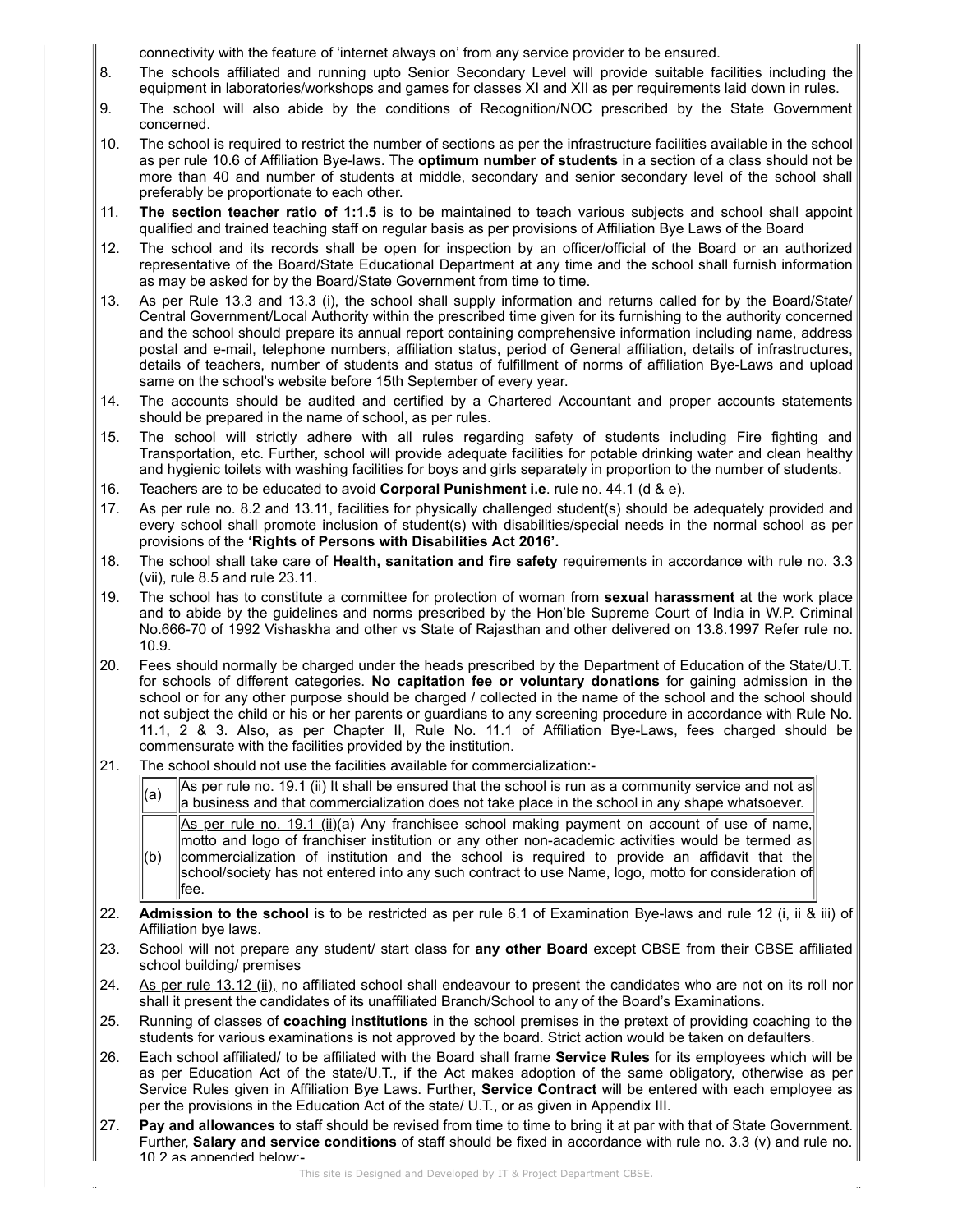categories of employees in the State Government schools or as per scales etc. prescribed by the Government of India.Further, the service conditions as per Rule 10 and Rules 24 to 49 of Affiliation Bye-Laws shall also be adhered to.

(b) Salary should be paid through Electronic Clearing Service (ECS) from the date of first appointment of the teachers on probation.

- 28. Continuous sponsoring of students at Board examination is to be made as per rule 13.12 (iv). Failure to do so will lead to suo moto withdrawal of the affiliation of the school for Secondary and Senior Secondary Examination as the case may be
- 29. School infrastructure and teachers should be made available as per rule no. 13.4 for examinations conducted by the board and evaluation of answer scripts
- 30. As per rule no. 8.8 (iv & v), every affiliated school is required to develop their own website containing comprehensive information such as affiliation status, details of infrastructure, details of teachers, number of students, address-postal and e-mail, telephone numbers etc.
- 31. Strict adherence to the provisions of Wild Life Protection Act while procuring plants and animals for the use in laboratories by the school must be made in accordance with circular no. 03 dated 21 May 2013
- 32. As per rule 15.1 (d), the school will follow the syllabus on the basis of curriculum prescribed by NCERT/ CBSE and text books published by NCERT/CBSE for the Middle classes as far as practicable or exercise extreme care while selecting books of private publishers. The content must be scrutinized carefully to preclude any objectionable content that hurts the feelings of any class, community, gender, religious group in society. The school will be responsible if prescribed books are found having such content. Provided also that the school would put a list of such books prescribed by it on its website with the written declaration duly signed by the Manager and the principal to the effect that they have gone through the contents of the books prescribed by the school and own the responsibility
- 33. As per RTE act 2009 and Chapter IX rule No. 53.2.2(a) and 53.3, a teacher appointed to teach Class I to V and VI to VIII should pass in the Central Teacher Eligibility Test (CTET)/ State Teacher Eligibility Test (TET) conducted by the appropriate Government in accordance with the guidelines framed by the NCTE for the purpose
- 34. As per rule no. 3.3 h (vi), every school should organize at least one week training programme for teachers every year in association with any teachers training institute recognized by the State or Central Government or by any agency identified by the Board
- 35. Every secondary and senior secondary school shall appoint a person on full time basis for performing the duties of a Health Wellness teacher as per rule 53.5.
- 36. The school will create Reserve Fund as per the requirement of the Affiliation Bye Laws.
- 37. The Board would not allow any transfer of property/sale of school by one society/ Management/ Trust to another Society/Management/Trust through agreement/sale deed. In case such transaction is effected explicitly or implicitly the Board shall withdraw its affiliation with immediate effect.
- 38. The school is required to follow the safety guidelines as issued by the Board vide Circular No-Affiliation 05/2018 dated 27.03.2018 captioned Safety of Children in schools.
- 39. The school is directed to submit an affidavit duly notorized with in 15 days of issuance of grant letter, as an instrument of acceptance of terms of affiliation. The school is not allowed to alter or make any changes in the contents of the affidavit. The format of affidavit is attached with this letter.
- 40. 5-6 names of persons not below the rank of Principal of Sr. Secondary School affiliated with the Board be recommended so that two of them may be approved by the Board as its nominee in the School Managing Committee. Of these 2-3 may be Principals of KV/JNV
- 41. The school shall apply for further Extension of General Affiliation 'Online' through www.cbseaff.nic.in with prescribed fee and other essential documents as per the time period given by the board in this regard before the expiry of the date of General affiliation otherwise penalty as per rules will be charged for late execution of application.
- 42. The school should not start Class IX/X/XI/XII (as the case may be) without written approval of the Board. The Board shall not be responsible for any consequences in case class IX/X/XI/XII are started without obtaining the prior approval of the Board and without following the Affiliation Byelaws.
- 43. It is mandatory for every affiliated school to become a member in the local Sahodaya of CBSE schools.
- 44. In case of established violation of Affiliation Bye laws, directions given in the circulars and any of the above mentioned conditions by the school, the school would be liable for disaffiliation under Chapter V,Rule No. 17 of Affiliation Bye-laws.
- 45. Some of the important rules to be adhered to by the school were given above for drawing specific attention of the school authorities. However, the school authorities are required to acquaint themselves with the rules contained in Affiliation, Examination Bye-laws and circulars issued by the Board from time to time. Any laxity in following rules/instructions of the Board will lead to action against school as per Rule 17 of Affiliation Bye-laws.
- 46. Concerned Regional Office is requested to create new email id of school (41859@cbseshiksha.in), this will be used for all online activities and official communication with the Board . For example , if school number is 99999, then email ID will be 99999@cbseshiksha.in. Password for first time login for new email ID will be shared to you on school's email ID/ Mobile number of Principal given at the time of applying online for affiliation.
- 47. School is requested that :-